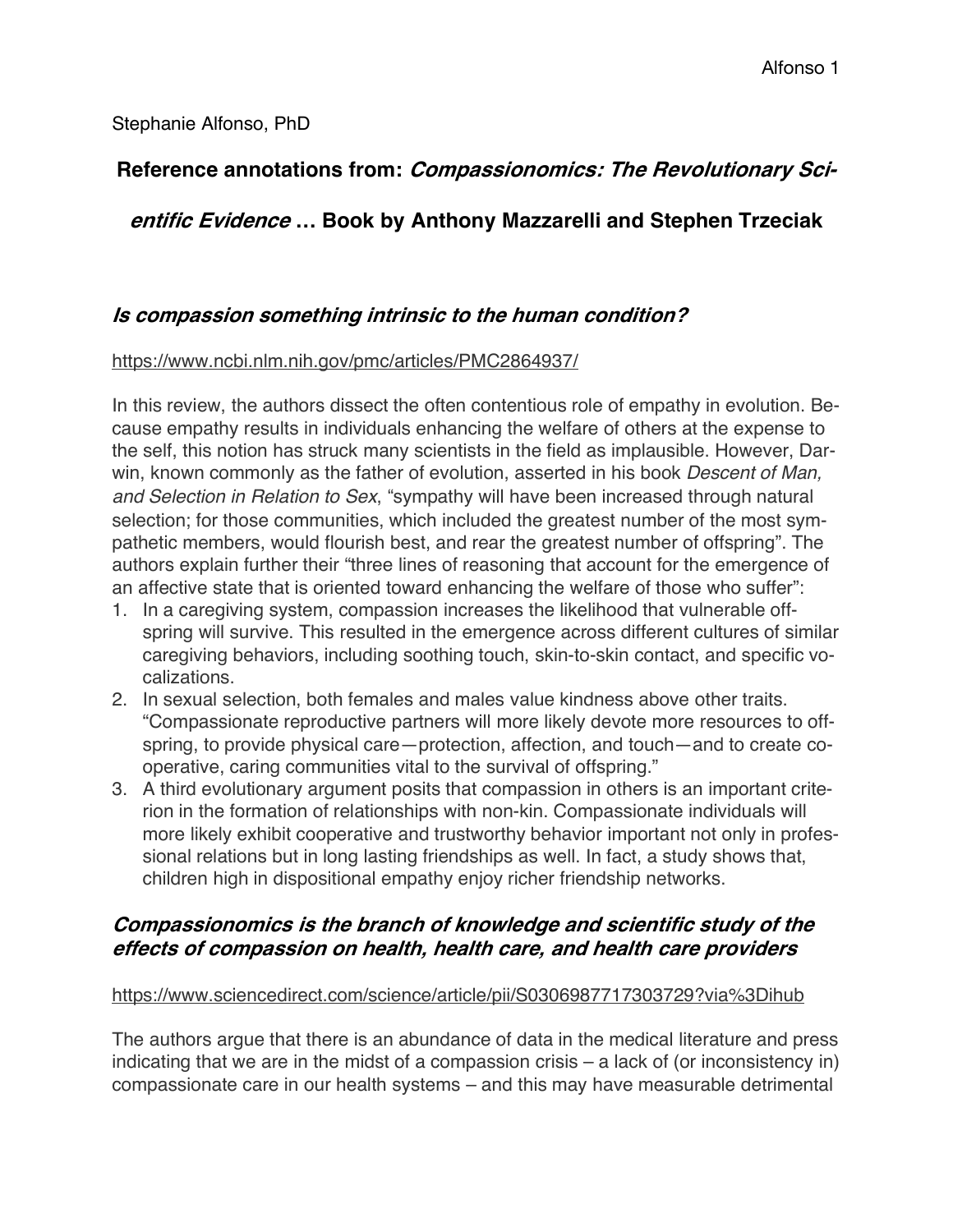effects on patients, patient care, and those who care for patients. A multitude of published studies have reported an association between compassionate, patient-centered care and favorable clinical outcomes for patients. In contrast, the absence of compassion among health care providers (HCPs), is associated with lower quality of care and increased risk of harm to patients through medical errors. The authors screened for papers with human subjects and the terms "compassion" or "compassionate". Their methodology aimed to create a table summarizing potential mechanisms and outcomes of compassionate care that investigators could use to help inform the design of future studies. The table is quite extensive, but for example, includes how compassionate care promotes neurobiological concordance between HCPs and patients which, in turn, results in decreased burnout among HCPs. In addition, they mention some challenges including the lack of consensus on how empathy is defined and what are appropriate instruments/methodologies to measure compassionate care. In summary, their main hypotheses are that compassionate healthcare is beneficial for (1) patients, by improving clinical outcomes, (2) healthcare systems and payers, by supporting financial sustainability, and (3) HCPs, by lowering burnout and promoting resilience and well-being. The purpose of creating their compassionate care outcomes table was to give legitimacy to the term 'compassionomics' in the science of evidence-based medicine.

## **Patients and HCPs alike are concerned about <sup>a</sup> lack of compassion in healthcare**

https://www.prnewswire.com/news-releases/national-survey-data-presented-at-the-compassion-in-action-conference-show-mixed-reactions-on-state-of-compassion-in-ushealthcare-300480125.html

In this 2017 survey a follow up of one conducted in 2010, researchers found that while patients feel more positively about the U.S. healthcare system today than in 2010, they're concerned, as are physicians and nurses about the future of compassion. Because the healthcare system has moved to more patient-centered care, researchers asked patients and HCPs alike how feasible it would be to provide compassionate care, 69% of physicians thought that it would be more difficult and nearly half of the patient, reported that these changes would make it more difficult to provide compassionate care.

# **Burnout begins in early medical training**

### https://jamanetwork.com/journals/jama/article-abstract/195037

In this paper, the authors examined mood patterns and changes in empathy among internal medicine residents over the course of the internship year. The authors focused on 3 measures concerned with empathy: perspective taking, empathic concern, and personal distress. 'Perspective-taking' assessed the intern's tendency to spontaneously adopt the psychological viewpoint of others. 'Empathic concern' assessed feelings of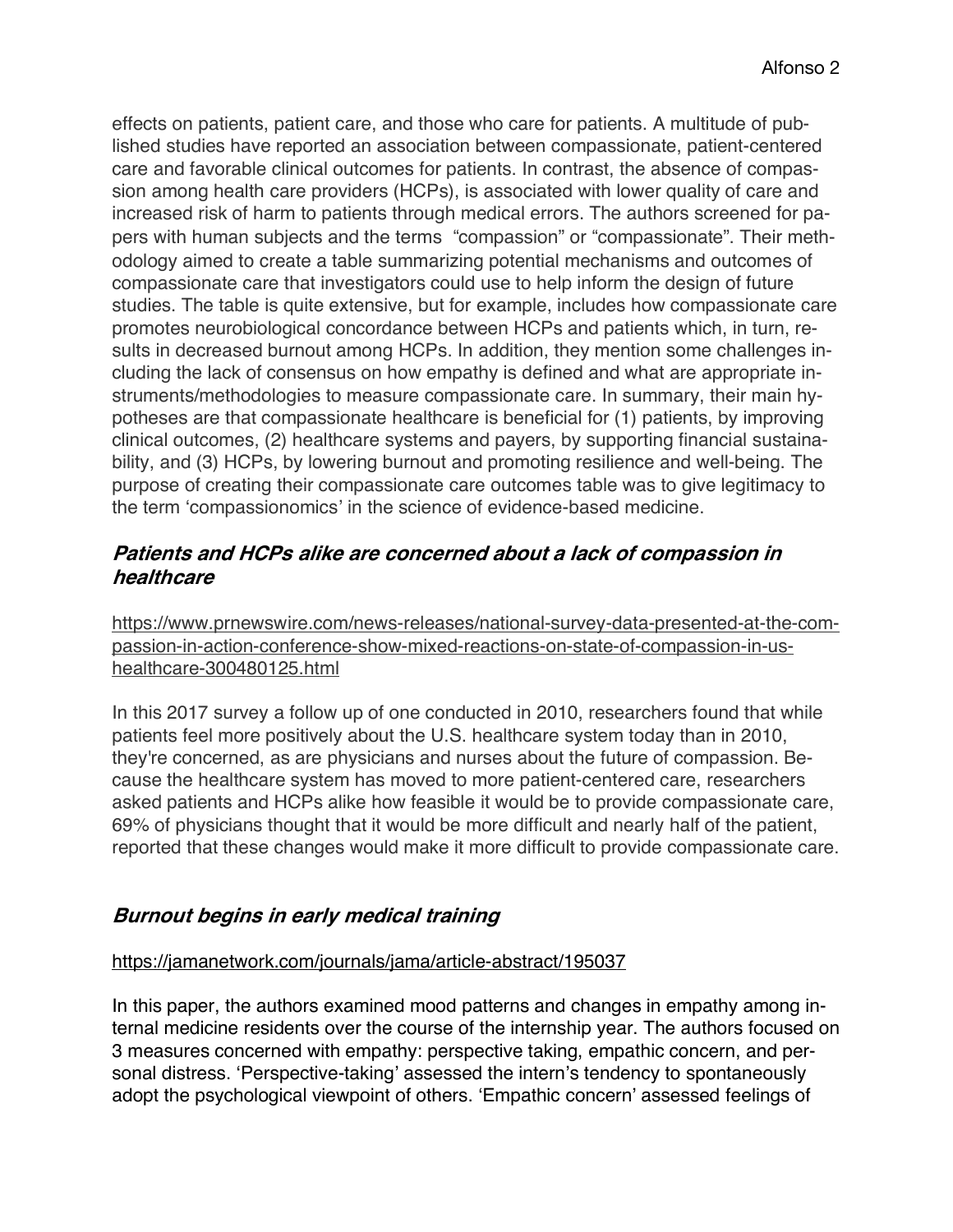sympathy and concerns for others' misfortune. 'Personal distress' measured "self-oriented" feelings of anxiety and unease in interpersonal settings. The participants took the questionnaires at 4 timepoints to measure changes through the first year of residency. As early as timepoint 2, residents exhibited mood changes related to anger and depression. In addition, as the internship year neared completion, the cohort demonstrated little improvement in mood state: anger and fatigue persisted, as did lack of vigor and there was a significant increase in personal distress coupled with a decrease in empathic concern.

# **Physicians play an active role in regulating the quantity of information elicited at the beginning of the clinical encounter and, in majority of cases, often interrupt patients**

## https://annals.org/aim/article-abstract/699136/effect-physician-behavior-collectiondata?volume=101&issue=5&page=692

In this 1984 study, doctor's visits were recorded and their initial exchanges were analyzed. In 69% of the visits the physician interrupted the patient's initial statement and directed questions toward a specific concern; in only 1 of these 51 visits was the patient afforded the opportunity to complete the opening statement. In 8% of return visits, no solicitation whatever was made. The consequences of such exchanges result in the potential loss of relevant information that might point to other underlying ailments/diseases. A follow up study found a slight improvement from the 17 second interruption found in the 1984 study to 23 seconds in a 1999 study. Currently, the healthcare system is doing much worse at an 11 second interruption rate.

# **Physicians seem to have <sup>a</sup>** !**blind spot" on their ability to relate to and connect with patients**

## https://jamanetwork.com/journals/jama/article-abstract/203258

In this paper, the authors' objective was to determine how accurately physicians self-assess compared with external observations of their competence. They looked at 17 previously published studies where self-assessments and external assessments were provided. They found that in 65% of comparisons between self- and external assessment, there was little, no, or an inverse relationship between the two.

### https://insights.ovid.com/pubmed?pmid=10549618

In this study, patients and their primary care physicians each filled in a questionnaire: patients were asked about the quality of communication with their physician, their satisfaction, and their experience of six emotions. Physicians were asked to estimate the patients' views on each of these questions. Correlations between patients' and physicians'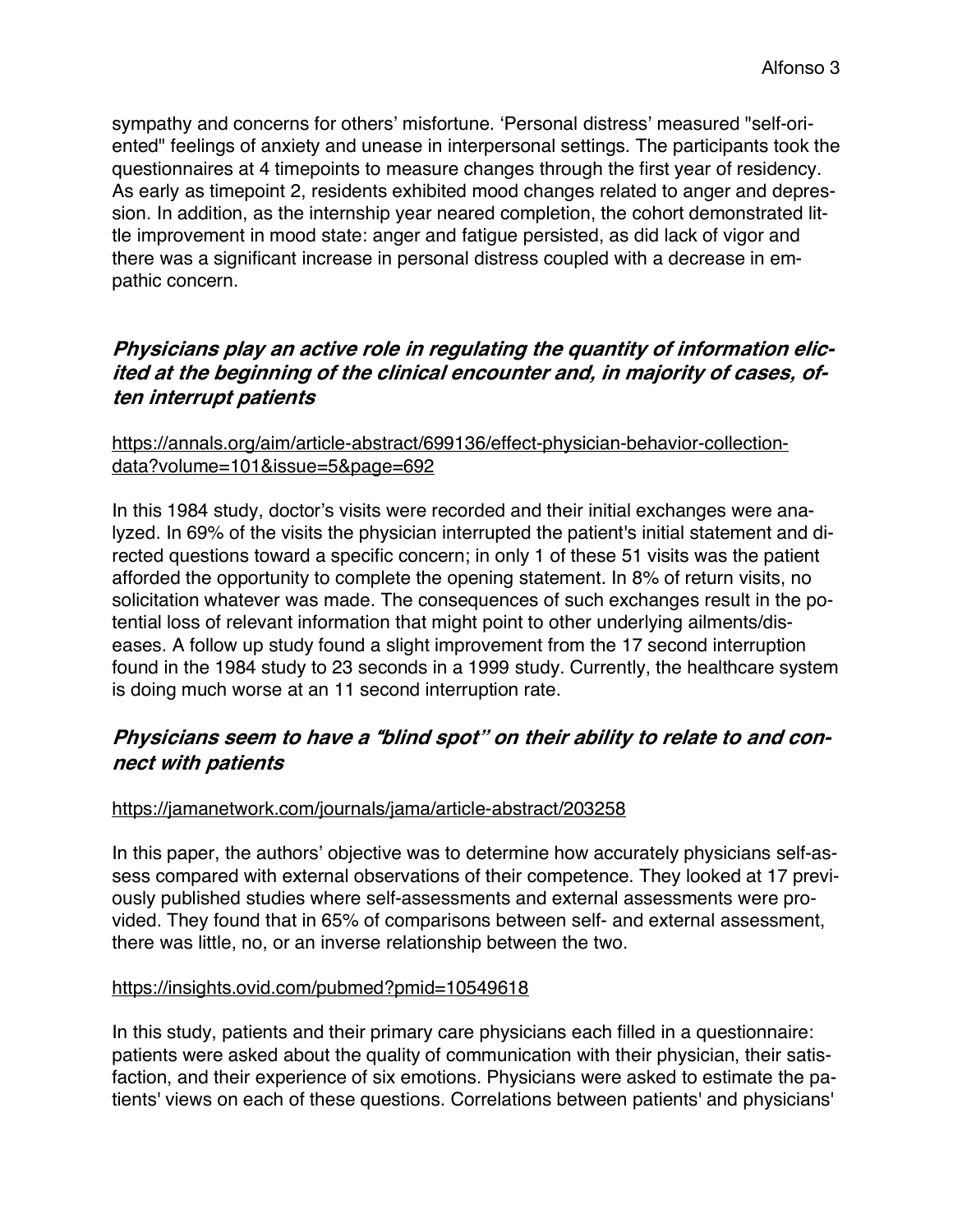views of patients' affective state were weak to moderate. These results suggest that the patients' emotions may be an especially neglected aspect of communication in their routine visits to their physicians.

# **Successful communication with physicians supports patients 'coping with illness-associated stress**

https://www.journalofhospitalmedicine.com/jhospmed/article/147919/hospital-medicine/associations-physician-empathy-patient-anxiety-and-ratings

In this study, the authors quantitatively analyzed coded admission encounters and survey data to examine the association between attending physicians' responses to patient expressions of negative emotion and anxiety and ratings of communication. They found that more empathic responses during hospital admittance procedures served as an important building block of patient-centered communication and even promoted adherence to medical treatment plans. In addition, nonempathic responses to negative emotion were associated with more strongly negative ratings of hospitalist communication. Finally, they debunked the widespread held belief that encouraging patients to speak further about emotion will result in excessive visit lengths as they did not find a statistical association between empathic responses and encounter duration.

# **Compassion, the active form of empathy, has been found lacking in patient care**

### https://bmcpalliatcare.biomedcentral.com/articles/10.1186/s12904-016-0080-0

This review encompasses 25 years of literature on compassion, interestingly enough, the number of citations on compassion in healthcare has spiked since 2010. Some of the findings were recurring findings; for example, incoming residents and how their compassionate qualities can diminish over time due to the stressful nature of the job. In addition, when addressing whether empathy is innate or can be taught, clinicians and students described that teaching compassion-based qualities is difficult but that communication skills associated with compassionate care can be taught. In a separate study, fourth year medical students identified role modeling as being an ideal teaching method in imparting compassion in clinical education. One important finding, that is especially pertinent to the measurability of empathy in healthcare, was that patients reported that receiving compassionate care from clinicians aided recovery, including an increased sense of responsibility and control over their health. The review touches on themes across the literature such as the nature of compassion, how compassion is developed or eroded within the clinical practice and education settings, the interpersonal qualities, skills, and actions that mark compassion, and outcomes of compassionate care.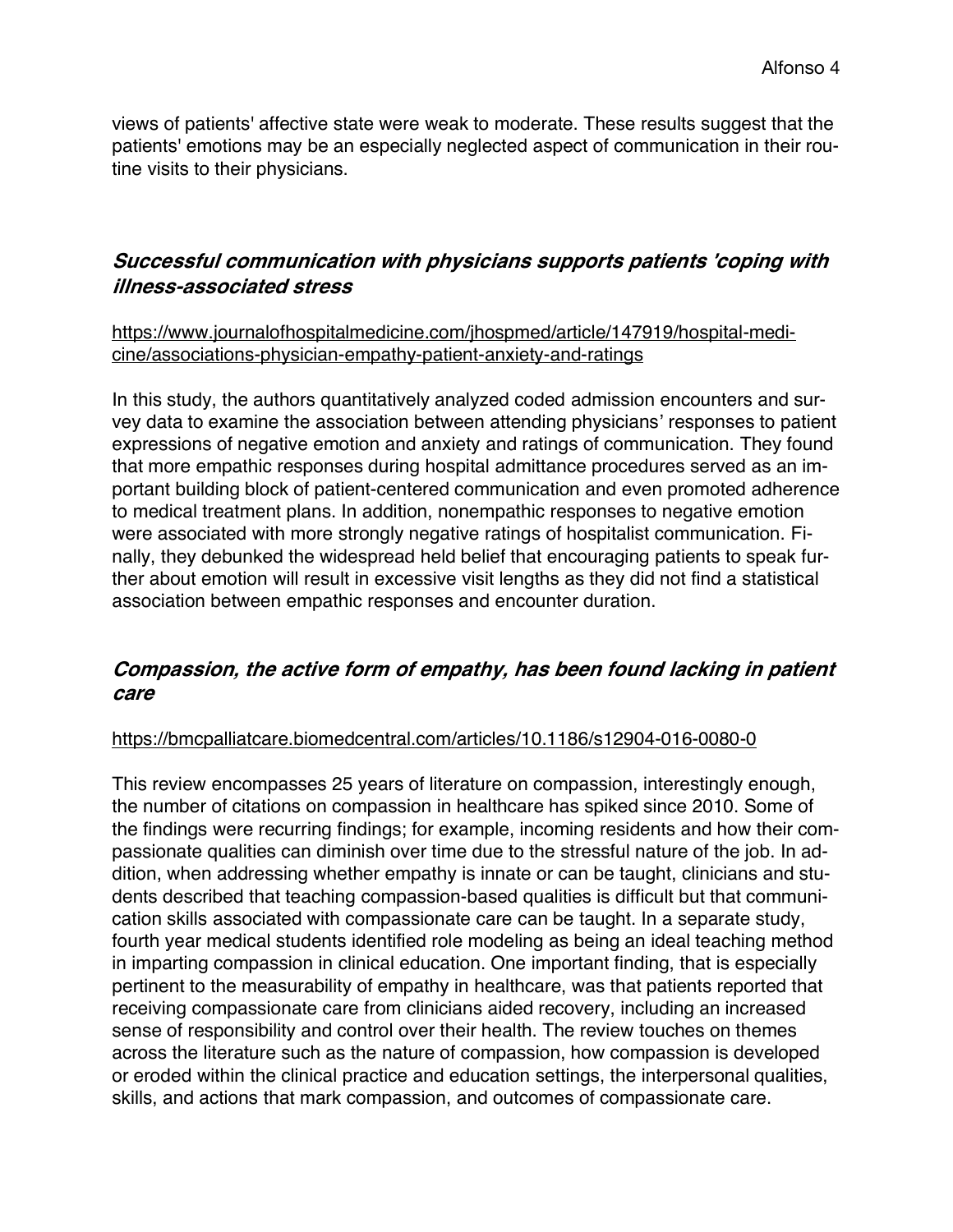# **Social relationships, or the relative lack thereof, constitute <sup>a</sup> major risk factor for health**

### https://www.ncbi.nlm.nih.gov/pmc/articles/PMC5102822/

In this study, loneliness and its relationship to cognitive function was examined in a population of adults ages 65 or over. In previous studies, loneliness was found to predict greater cognitive decline and a doubling of the risk of Alzheimer"s disease (AD) dementia. It is important to note that depression is an established risk factor for mild cognitive impairment and loneliness and depression can coexist and/or have a synergistic effect on cognitive abilities. For this reason, both loneliness and depression were evaluated. The authors found that greater loneliness was associated with accelerated cognitive decline over 12 years independent of established socio-demographic risk factors (greater age, female sex, low education, low socioeconomic status) and other significant factors such as low social network, poor health and greater baseline depression.

## **Emotional stress is associated with increased risk of cardiovascular disease**

### https://www.thelancet.com/journals/lancet/article/PIIS0140-6736(16)31714-7/fulltext

This study aimed to understand how stress can lead to adverse longterm health effects. They studied the amygdala a brain region involved in stress, to determine whether its resting metabolic activity predicts risk of subsequent cardiovascular events. In mouse models, stress increases proliferation of haemopoietic stem cells and progenitor cells in the bone marrow, accelerates innate immune cell output and cytokine production, and potentiates atherosclerosis. The authors found for the first time in human beings that resting metabolic activity within the amygdala is significantly associated with the risk of developing cardiovascular disease independently of established cardiovascular risk factors. Furthermore, the link between amygdalar activity and cardiovascular disease events was substantially mediated by arterial inflammation (which in turn was substantially mediated by upregulated bone-marrow activity).

# **Parasympathetic nervous system activation is responsible for the beneficial physiological effects of compassion**

## https://www.sciencedirect.com/science/article/pii/S0301051114002695?via%3Dihub

### https://www.sciencedirect.com/science/article/abs/pii/S1550830712000377?via%3Dihub

Studies have shown that heart rate variability (HRV) is associated with overall good health, normal social interaction skills and decreased stress. In this meta-analysis, the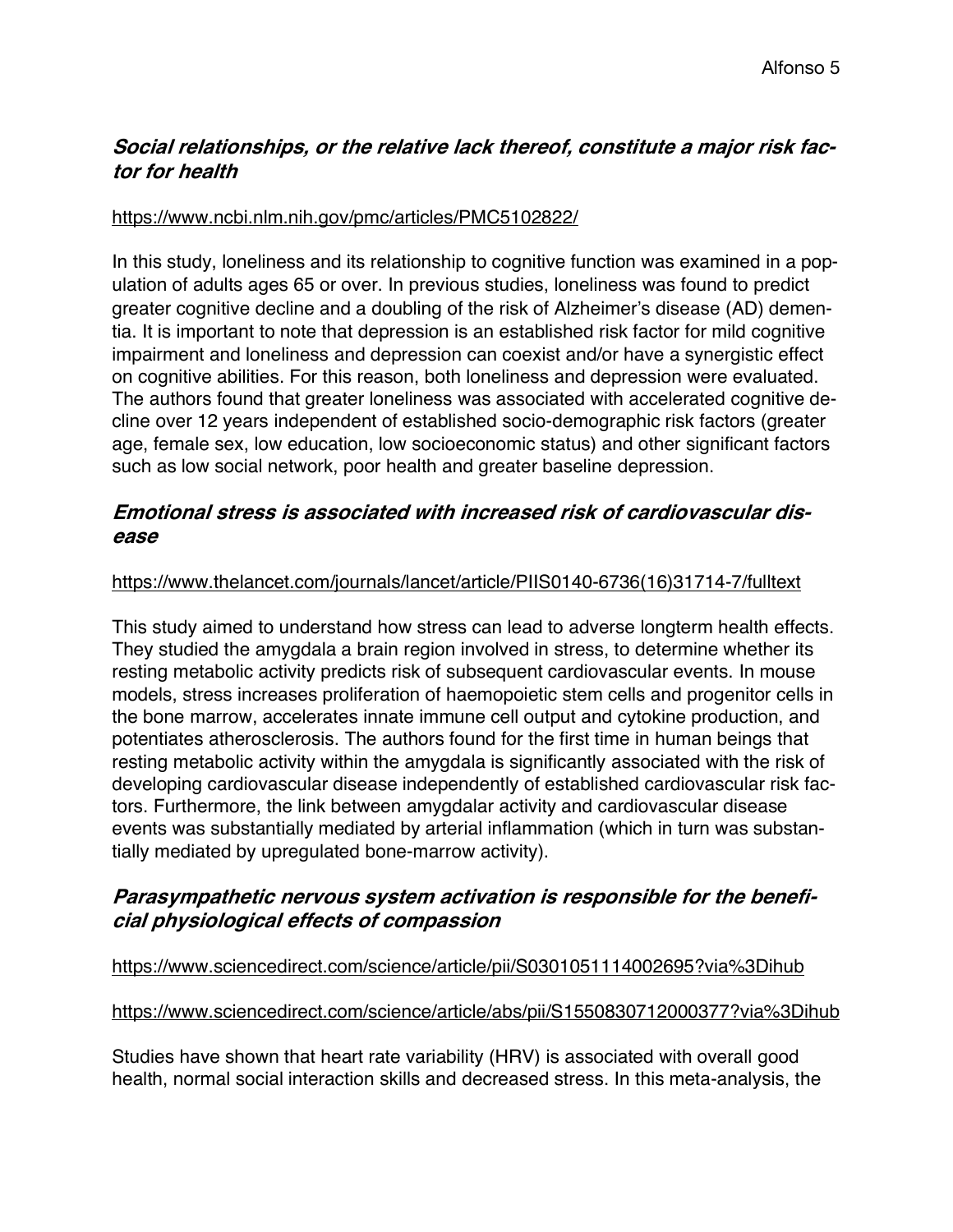authors collated statistics from thirteen studies in which participants participating in social interactions have their HRV simultaneously collected. The results revealed that negative social interactions decrease HRV in a manner similar to a widely used stress test.

In this second study, researchers looked at the effects of non verbal compassion communication. During all interventions, the practitioner meditated on loving-kindness toward the subject. For tactile interventions, the practitioner touched subjects on arms, legs, and hands; for nontactile interventions, the practitioner pretended to read. They found that interventions significantly decreased heart rate and overall increased, albeit not significantly, activation of autonomic nervous system.

## **A health care provider that is compassionate can readily build trust with <sup>a</sup> patient.**

https://journals.sagepub.com/doi/abs/10.1177/0163278704267037

### https://www.sciencedirect.com/science/article/abs/pii/S0738399112004284

In the above studies, the authors found that patient-perceived physician empathy significantly influenced patient satisfaction, trust building and compliance. The first study interviewed 550 outpatients and found that the more empathic physicians were perceived as more higher skilled and more trustworthy than less empathic physicians. Similarly, the second study found that patient-centered interviewing led to a much more positive patient satisfaction. Surprisingly, this also correlated with a significantly reduced pain-related neural activation in the left anterior insula (the region of the brain for experiencing pain) when the interviewing doctor's picture was shown. If this study is confirmed, it would show a neurobiological correlate of patient-centered care and would provide a scientific rationale for its use clinically.

# **Health care providers**"#**nonverbal behavior in the therapeutic exchange can have <sup>a</sup> big effect on patient therapeutic outcomes.**

### https://web.stanford.edu/group/ipc/pubs/2002AmbadyPhys.pdf

Two studies explored the link between health care providers "patterns of nonverbal communication and therapeutic efficacy. Physical therapists were videotaped during a session with a client and subsequently, their nonverbal behavior was rated by naive judges. Therapists "distancing behavior was strongly correlated with short- and long-term decreases in their clients "physical and cognitive functioning. Distancing was expressed through a pattern of not smiling and looking away from the client, the elderly population was especially sensitive to this behavior. In contrast, facial expressiveness, as revealed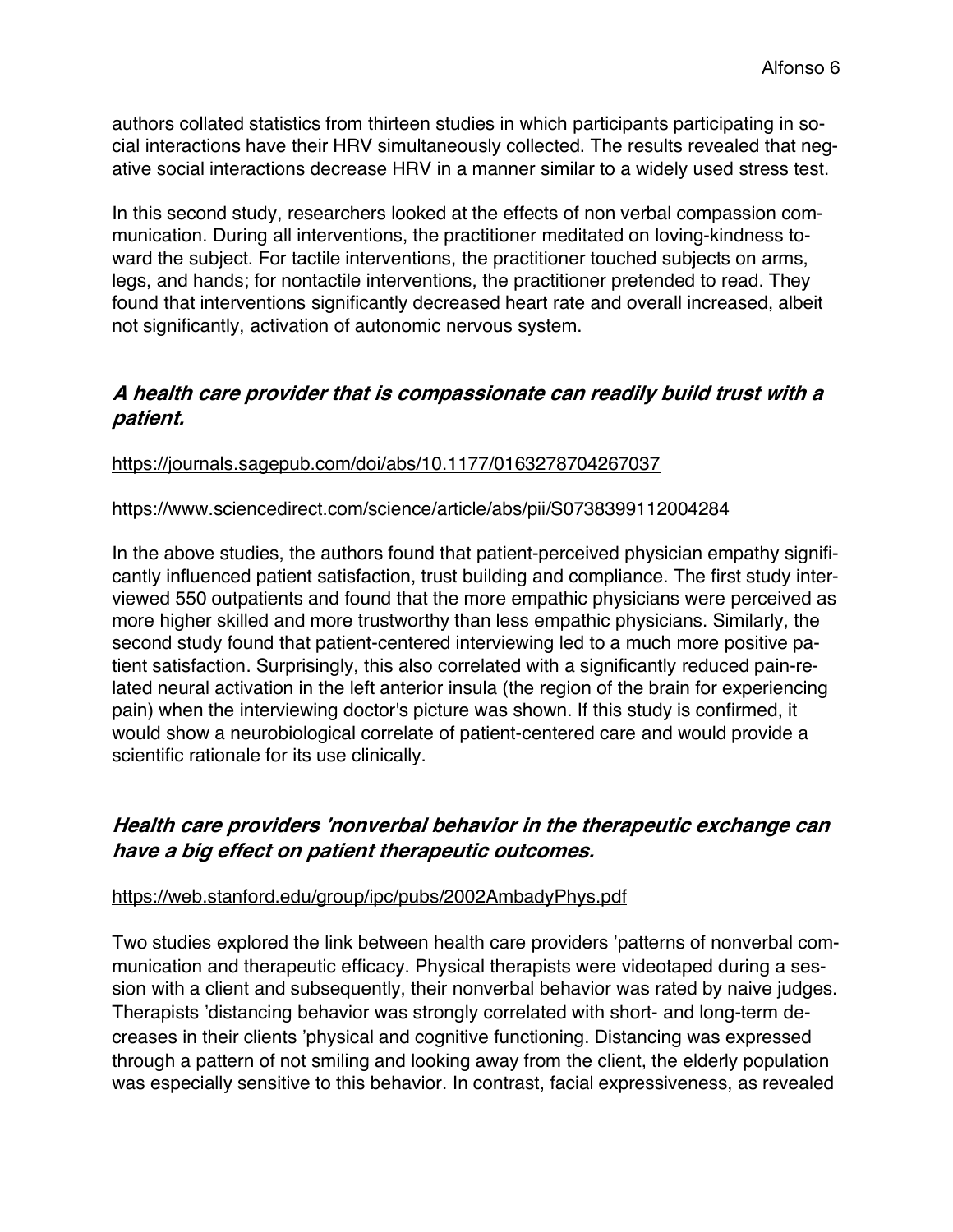through smiling, nodding, and frowning, was associated with short- and long-term improvements in functioning.

# **Empathy in patient care is defined as <sup>a</sup> predominantly cognitive attribute that involves an understanding of pain and suffering of the patient, combined with <sup>a</sup> capacity to communicate this understanding, and an intention to help.**

## https://www.ncbi.nlm.nih.gov/pmc/articles/PMC6245107/

There was a need for a content-specific and context-relevant empathy measuring instrument. In 2001, the Jefferson Scale of Empathy (JSE) was developed to measure empathy in the context of health professions education and patient care for administration to health professions students and practitioners. Items are answered on a 7-point Likerttype scale (1=Strongly Disagree, 7=Strongly Agree). Half of the items are positively worded and directly scored, and the other half are negatively worded (reverse scored). Since its development, numerous studies have been published in which associations between scores of the JSE and a number of pertinent variables such as positive patient outcomes and medical students "clinical competence have been reported.

# **JSE scores of physician empathy are associated with clinical outcomes for patients with diabetes mellitus.**

# https://insights.ovid.com/crossref?an=00001888-201209000-00026

This study was one of the first and largest to use the Jefferson Scale of Empathy (JSE): it included 20,961 patients with type 1 or type 2 diabetes mellitus from a population of 284,298 adult patients in Parma, Italy, enrolled with one of 242 primary care physicians for the entire year of 2009. Participating physicians "JSE scores were compared with occurrence of acute metabolic complications in diabetes patients hospitalized in 2009. Researchers found that patients of physicians with high empathy scores, compared with patients of physicians with moderate and low empathy scores, had a significantly lower rate of acute metabolic complications.

# **Social support can protect against stress-induced susceptibility to infectious disease**

## https://www.ncbi.nlm.nih.gov/pmc/articles/PMC4323947/

## https://www.ncbi.nlm.nih.gov/pmc/articles/PMC2720820/

In this study, researchers measured perceived support via a questionnaire that assessed daily interpersonal conflict and receipt of hugs on 14 consecutive evenings. Subsequently, participants were exposed to a virus that causes a common cold, and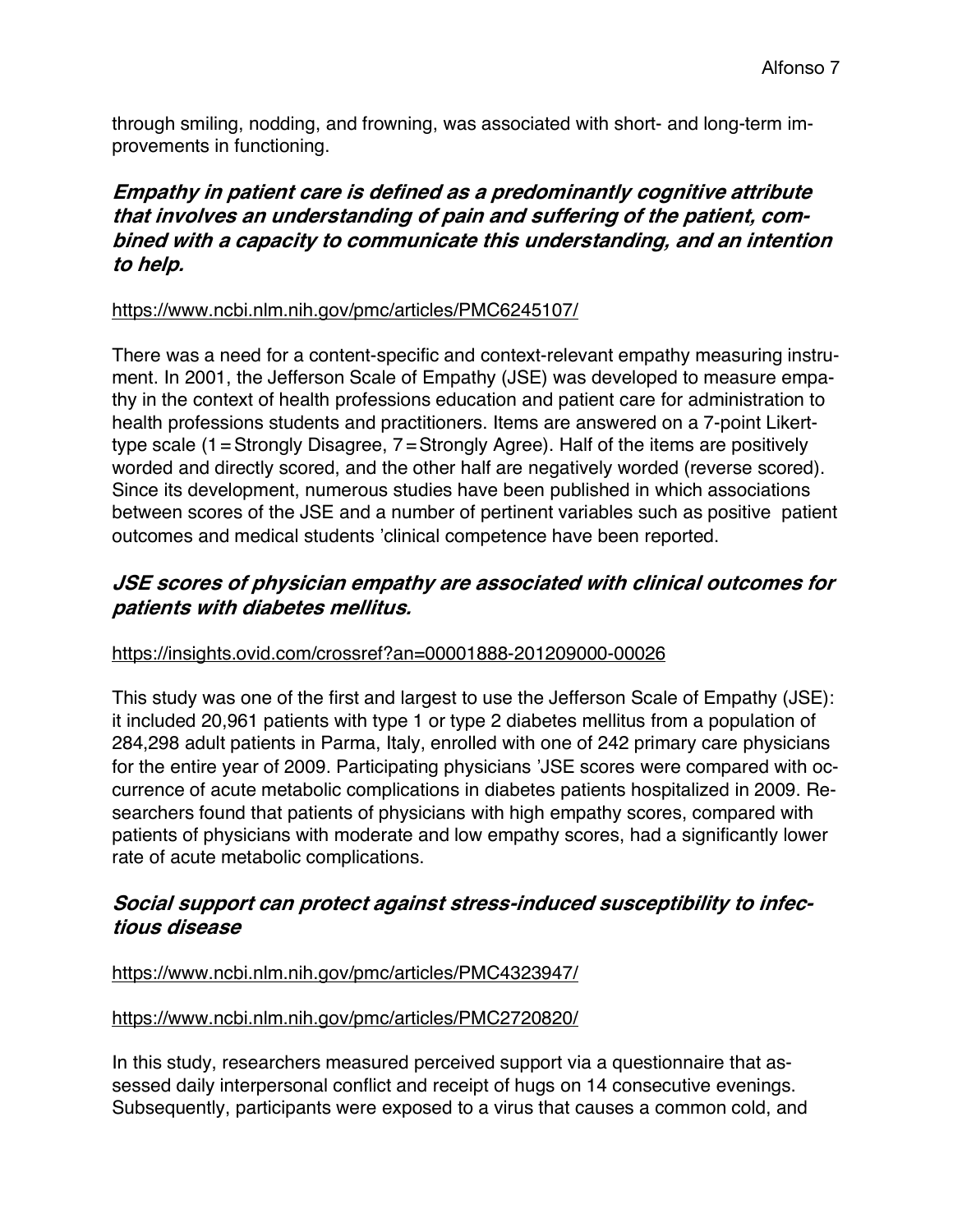monitored to assess infection and illness signs. Perceived support or receiving more hugs protected against the rise in infection risk associated with increasing frequency of conflict. For those receiving low social support, more frequent interpersonal tension/conflict was associated with an increased probability of infection subsequent to viral exposure. In contrast, among persons perceiving greater support, frequency of conflict was unrelated to infection susceptibility. Among infected participants, greater perceived support and more frequent hugs each predicted less severe illness signs. These data suggest that hugging and other forms of social support that lower stress may help patients in coping with pathogenic illnesses.

In the second study, researchers used a common patient-scored questionnaire Consultation and Relational Empathy (CARE) on patients with the common cold to assess practitioner-patient interaction, especially empathy. Cold severity and duration were assessed and nasal wash was performed to measure the immune cytokine IL-8. The results were similar to the previous study: clinician empathy, as perceived by patients, significantly predicted duration and severity of the common cold and had an effect on the efficiency of the immune system response.

# **Compassion-based interventions can reduce patients**"#**self-criticism and shame related to their mental health condition**

https://www.cambridge.org/core/journals/the-cognitive-behaviour-therapist/article/usingcompassion-focused-therapy-as-an-adjunct-to-traumafocused-cbt-for-fire-service-personnel-suffering-with-traumarelated-symptoms/F44D0DF4281165BA99F314EDC807FA73

https://www.researchgate.net/profile/Teresa\_Au3/publication/311089374\_Compassion-Based Therapy for Trauma-Related Shame and Posttraumatic Stress Initial Evaluation\_Using\_a\_Multiple\_Baseline\_Design/links/599acf1fa6fdcc261588781d/Compassion-Based-Therapy-for-Trauma-Related-Shame-and-Posttraumatic-Stress-Initial-Evaluation-Using-a-Multiple-Baseline-Design.pdf

This study focused on individuals working for emergency services who often bear witness to distressing events. Researchers aimed to investigate the effectiveness of using Compassion-Focused Therapy (CFT) as an adjunct to Trauma-Focused Cognitive Behavioural Therapy (TF-CBT) to help reduce symptoms of trauma, anxiety and depression and to increase self-compassion. Significant reductions in symptoms of depression, anxiety, hyperarousal, intrusion and avoidance and a significant increase in self-compassion occurred in patients post-therapy. The study provides some preliminary evidence that using CFT as an adjunct to TF-CBT may help people working in emergency services, who bear witness to the distress of others, cultivate compassion for their own suffering.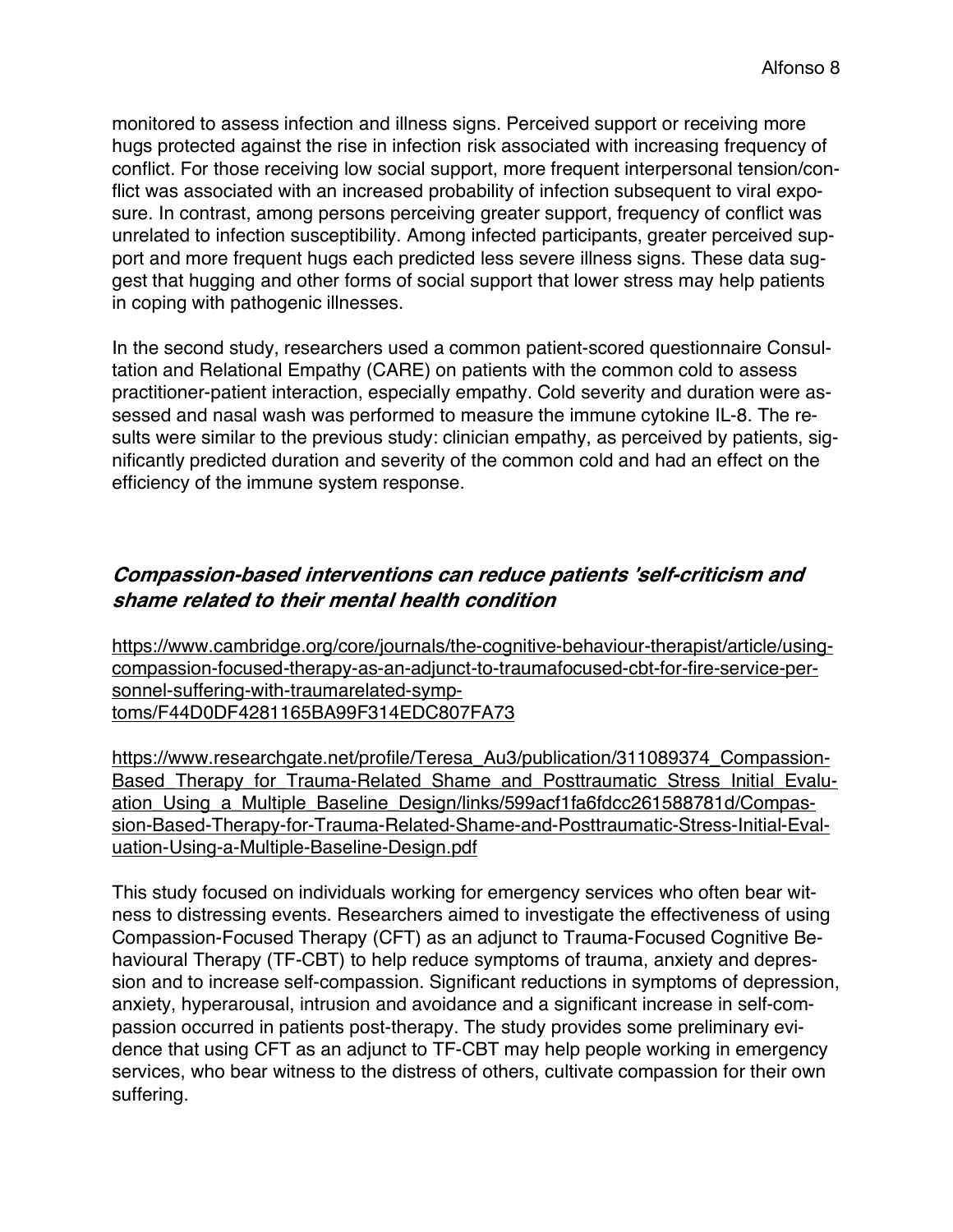Similarly, this study used CFT but, in this case, to assess its efficacy for reducing trauma-related shame and PTSD symptoms. They found that by the end of treatment, 9 of 10 participants demonstrated reliable decreases in PTSD symptom severity, while 8 of 10 participants showed reliable reductions in shame. For most participants, self-compassion increased and self-blame decreased. These increases in self-compassion suggest that it is feasible for trauma survivors with low baseline levels of self- compassion to increase in self-compassion over a relatively brief period; in addition, improvements continued even after a 4 week follow up assessment.

*Interventions aiming to cultivate compassion towards self and others have been developed. This meta-analysis examined twenty-one randomized controlled trials (RCTs) to measure the effects of compassion-based interventions on a range of outcome measures.*

### https://www.sciencedirect.com/science/article/abs/pii/S0005789417300667

# **Compassionate care can raise patient self-efficacy, which is defined as <sup>a</sup> patient**#**<sup>s</sup> belief that their treatment will be successful and that they will recover and achieve good health.**

### https://www.jabfm.org/content/26/4/409.long

In this study, patient's adherence to an antidepressant treatment plan was measured comparing a group who received patient-centered questioning from their physicians versus a group who received regular questioning. The videotaped interviews showed that language consistent with 'motivational interviewing (MI)', including MI-adherent statements and reflective listening, were associated with increased odds of filling a prescription for an antidepressant medication and a higher estimate of adherence to antidepressant medication. This is especially important because the literature shows that nonadherence to antidepressant medication is one of a few modifiable predictors of a poor clinical outcome for people with depression.

# **Patients**"#**recall of provided information during bad news consultations is poor.**

### https://pdfs.semanticscholar.org/fbc3/84fddd0a3ab34251769e86dca689842e03fe.pdf

According to the attentional narrowing hypothesis, the emotional arousal caused by a bad news consultation might be responsible for hampered information processing. Most patients do remember their diagnosis, but have difficulty recalling information such as treatment plans, recommendations and side effects. In this study, fifty healthy women were asked to view two scripted video-vignettes of a bad news consultation in which physician"s verbal communication was manipulated (standard vs. affective condition).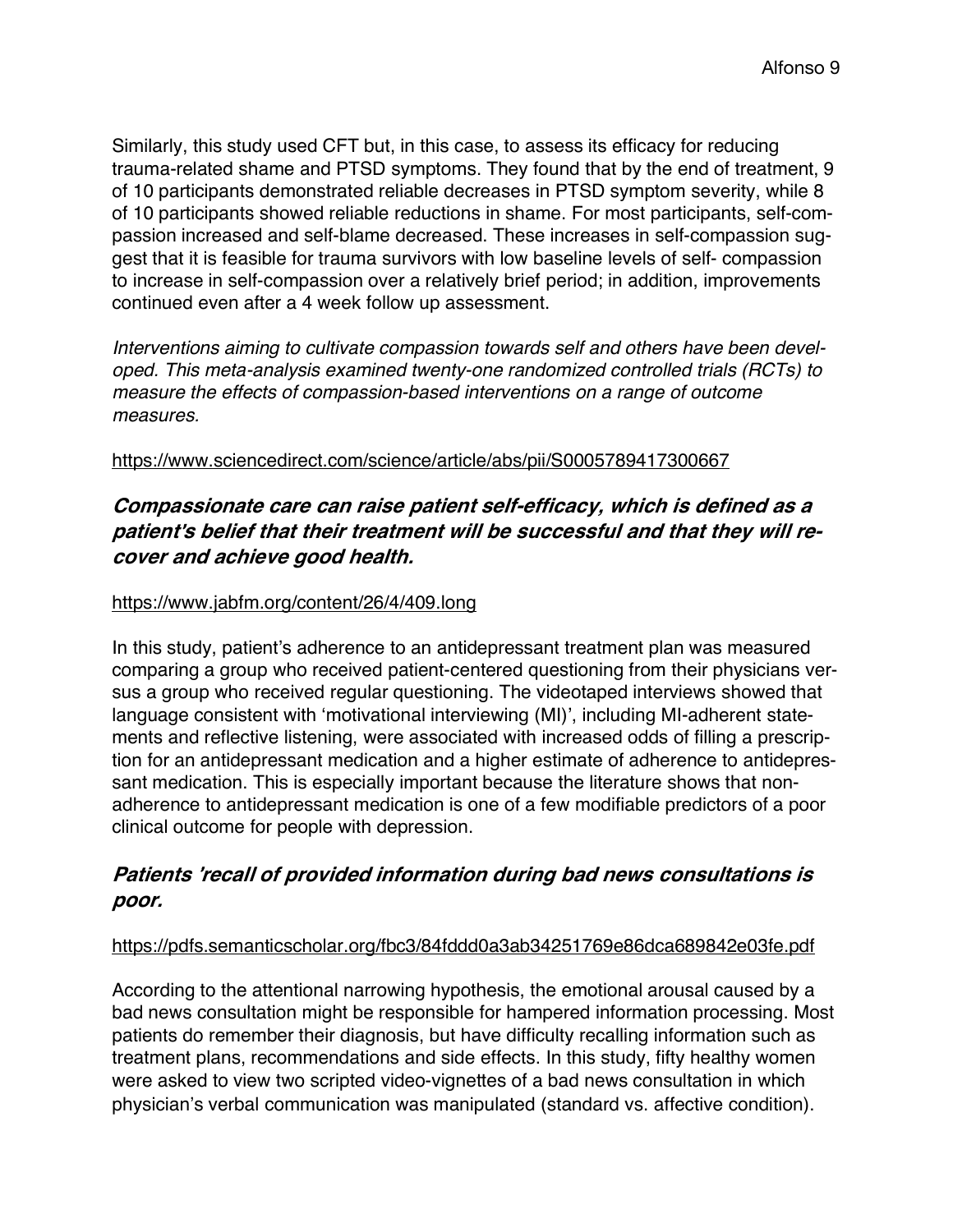After video-watching, self-reported anxiety and uncertainty were measured. The authors found that physician's affective communication reduces feelings of anxiety and uncertainty after receiving bad news. Moreover, affective communication enhanced the ability to recall information. This study is of outmost importance because remembering medical information is crucial for patients for coping with their disease and making informed treatment decisions.

# **Adjustment or psychosocial adaptation to cancer has been defined as an ongoing process in which the individual patient tries to manage emotional distress, solve specific cancer-related problems, and gain mastery of or control over cancer-related life events.**

## *https://www.cancer.gov/about-cancer/coping/feelings/anxiety-distress-hp-pdq*

Pooled results from multiple studies suggest that approximately 40% of cancer patients report significant distress. To effectively match patient needs with treatment interventions, health care professionals must be able to distinguish the periodic difficulties (i.e. be empathetic) that characterize normal adjustment from more-serious mental disorders. This is important to note as some cancer patients will undergo a lot of anxiety and distress but will not necessarily be diagnosed with a mental disorder. Cancer centers have developed several questionnaires to assess what kind of difficulties/distress cancer patients are experiencing and what additional steps must be taken.

## **Important changes in physicians' communication skills were evident after an 8-hour training program on 'emotion handling'.**

### https://www.ncbi.nlm.nih.gov/pubmed/7677554

In this randomized, controlled field trial, physicians were randomized to a no-training control group or one of two communication-skills training courses designed to help physicians address patients' emotional distress. Both emotionally and not distressed patients were asked to fill out a questionnaire. The training improved the process and outcome of care without lengthening the visits and, importantly, patients of trained physicians reported reduction in emotional distress for as long as 6 months.

## **Belief in recovery matters**

### https://www.ncbi.nlm.nih.gov/pmc/articles/PMC3634672/

In this study, researchers followed a cohort of patients with coronary artery disease for 15 years. The patients had an initial medical and psychosocial evaluation and extended follow-up to examine the prognostic effects of recovery expectations. In other words, the authors wanted to know if how patients did depended on how they thought they would do. They found that expectations of patients regarding their prospects for recovery did indeed predict subsequent physical and social functioning. The implications of this study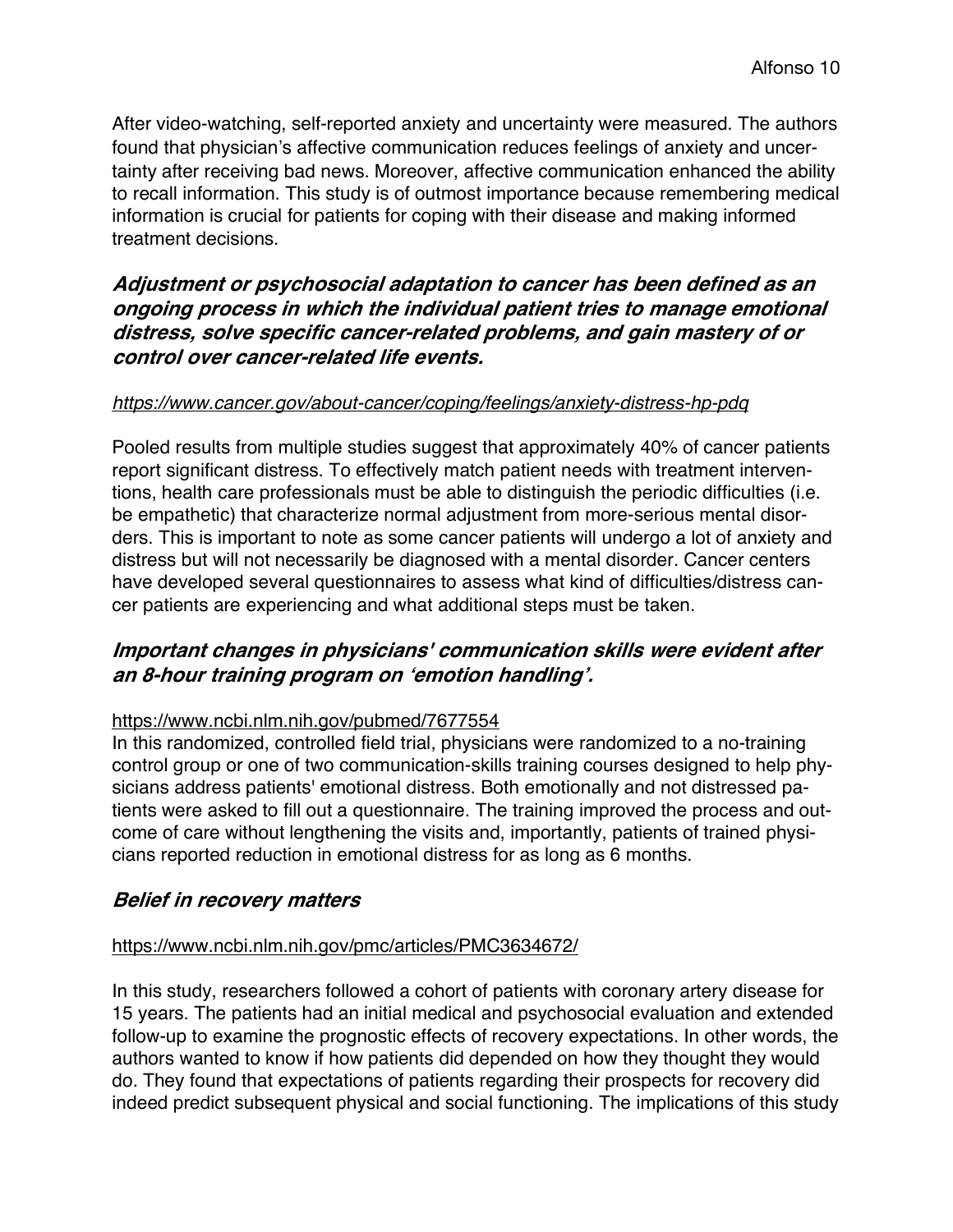are that physicians have the power to alter some aspects of patient beliefs and this provides a an avenue for intervention that would lead to more favorable outcomes for the patients' physical and psychological well being.

## **A compassionate connection between a patient and their health care provider has a meaningful effect on treatment adherence**

### https://www.ncbi.nlm.nih.gov/pmc/articles/PMC1924639/

In this study, the authors focused on one aspect of patient-centeredness: the patients' perception of being "known as a person". The patient cohort were HIV positive patients whose treatment adherence to highly active antiretroviral therapy (HAART) is a crucial factor in their disease prognosis. A patients' positive answer to "being known as a person" correlated significantly with receiving HAART, adhering to HAART, and having undetectable serum HIV RNA. These results support the hypothesis that the quality of patient-physician relationship is directly related to the health of patients. In addition to better adherence and clearing the virus from the blood more effectively, being known as a person was also associated with HIV patients reporting higher scores for quality of life.

## **A measure of patient enablement**

### https://bmchealthservres.biomedcentral.com/articles/10.1186/s12913-019-4182-2

The Patient Enablement Instrument (PEI) is an established patient-reported outcome measure (PROM) that reflects the quality of appointments with general practitioners. It is a six-item questionnaire administered to the patient immediately after a consultation. Several studies have now shown that higher enablement is associated with factors such as longer consultation duration, higher patient satisfaction, positive experiences of doctor–patient communication, and perceptions of the doctor's empathy. Interestingly, PEI scores seem to vary according to the patients "ethnic background and between countries.

## **Patient enablement requires compassion**

### https://bmcfampract.biomedcentral.com/articles/10.1186/1471-2296-13-6

In this study, researchers wanted to measure how socioeconomic status affects patient's understanding of their disease and their treatment plans and how apt they feel managing their self care. The study groups were patients in Scotland from areas of high socio-economic deprivation and in low deprivation areas, other factors such as other emotional stressors and disease progression were also taken into consideration. The post-consultation questionnaires used were: PEI and GP empathy (measured by the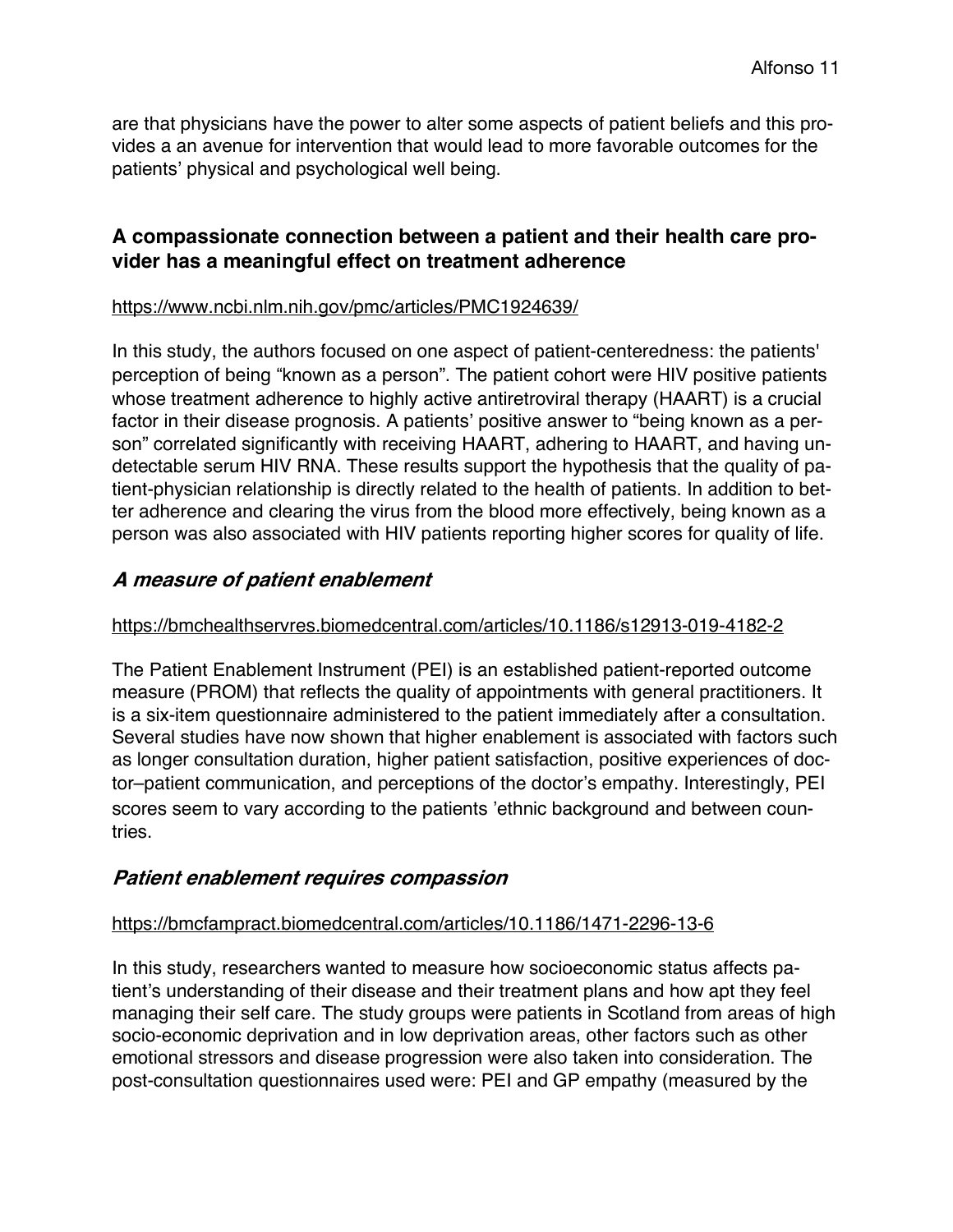CARE Measure). Their results show that although numerous variables showed an association with patient enablement, only some factors were independently predictive: patients with multimorbidity or more long-term conditions, and those consulting about a long-standing problem had reduced enablement scores in both affluent and deprived areas. In deprived areas, emotional distress had an additional negative effect on enablement. The most interesting point was that perceived GP empathy had a positive effect on enablement in both affluent and deprived areas and maximal patient enablement was never found with low empathy. This suggests that physician empathy is a requirement for patient enablement.

# **Depersonalization results in suboptimal patient care**

## https://jamanetwork.com/journals/jama/fullarticle/184625

## https://medschool.ucsd.edu/som/hear/resources/Documents/Burnout%20and%20medical%20errors%20among%20American%20Surgeons%202010.pdf

In this study, authors surveyed medical residents to determine the contribution of distress and fatigue to the incidence of medical errors. The surveys included self-assessment of medical errors, as well as questionnaires assessing fatigue, overall quality of life, burnout, and symptoms of depression. Thirty-nine percent of residents reported making at least 1 major medical error during the 5 year study period. Further analyses showed there was an association of self-reported error with the sleepiness scale score and fatigue score; as well as with emotional exhaustion. It is important to note that both medical errors as well as the other metrics relied upon residents' feelings of both depersonalization and self-performance, which gives this study and added element of validity. The second study published in Annals of Surgery found that surgeons with self reported high levels of exhaustion and depersonalization made three times more major surgical errors compared to surgeons with lower scores of emotional exhaustion. These studies highlight how physician burnout is an important determinant of patient safety and care and strategies to prevent or mitigate it should be addressed.

# **Hospitals with high patient-reported experience scores have higher profitability**

## https://www2.deloitte.com/content/dam/Deloitte/us/Documents/life-sciences-healthcare/us-dchs-the-value-of-patient-experience.pdf

The consulting company Deloitte studied the association between patient-experience surveys and hospital profit margins. To focus solely on patient-experience metrics, they controlled for hospital and local area characteristics: including hospital ownership, location, teaching status, and patient case mix. They found that hospitals with "excellent" patient ratings had a net margin of 4.7 percent, on average, as compared to just 1.8 percent for hospitals with "low" ratings. In addition, they looked at how hospitals might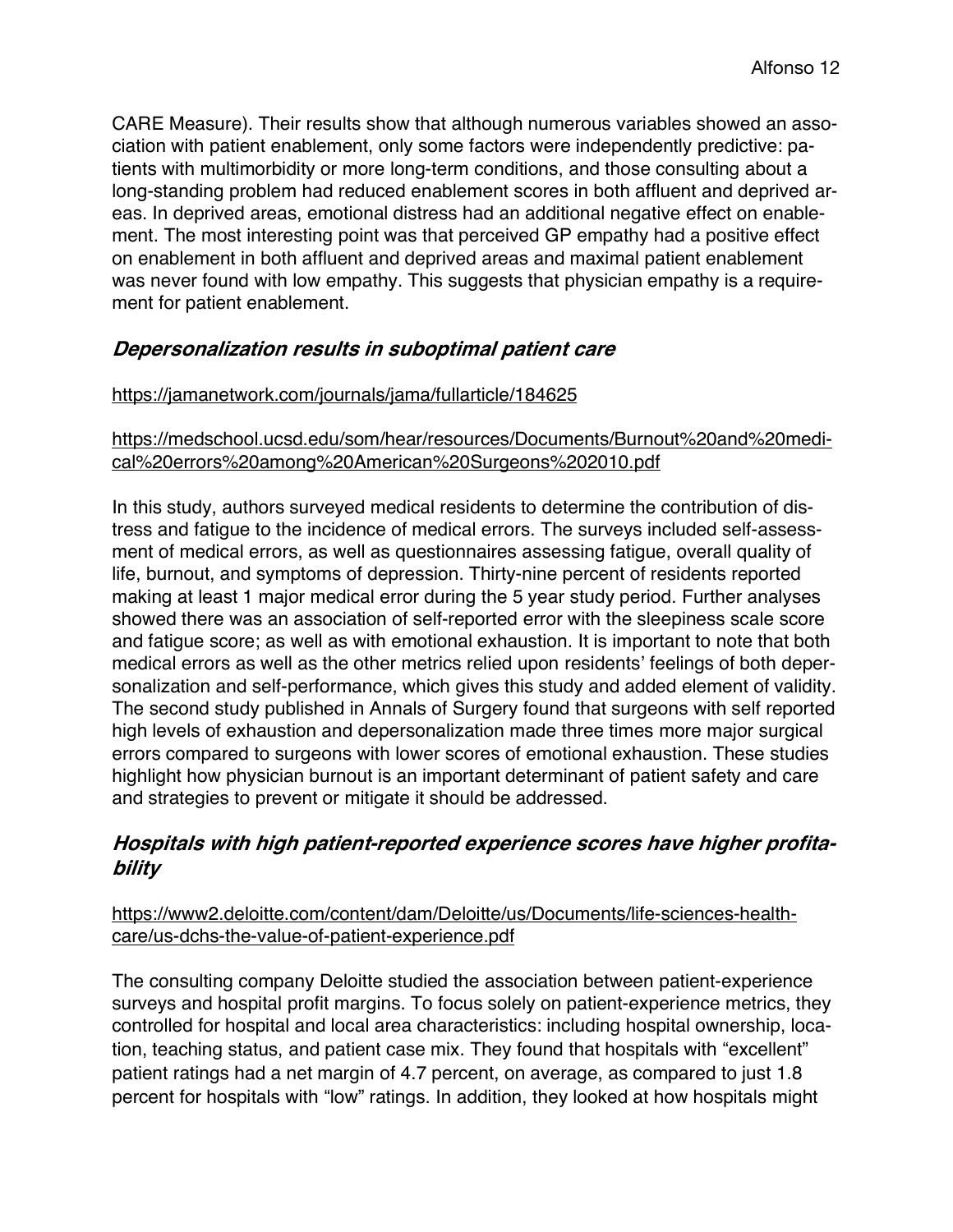increase patient satisfaction, for example by training nurses on how to be more compassionate and spending extra time with patients. They found that although these strategies require a financial investment they increase revenue even more; and hence, hospitals with higher rankings might have more resources to invest in patient experience. These results are even more pertinent to the current status of the medical field in which the market has shifted towards patient-centered care and patients will choose and recommend hospitals that have higher ratings. These analyses show that hospital investment in enhancing patient experiences can lead to substantial financial payouts.

## **Physicians who lack <sup>a</sup> strong personal connection with their patients end up with higher referrals to specialists and more diagnostic tests**

### https://www.jabfm.org/content/24/3/229.long

This paper investigates the relationship between patient-centered communication and medical costs. They incorporated a patient-centered care interactional analysis system that includes 5 important dimensions: (1) understanding the patient's illness within a broader biopsychosocial context; (2) appreciating the patient"s experience of illness; (3) advocating for an egalitarian relationship; (4) creating a therapeutic alliance; and (5) acknowledging the impact of the participants "personal qualities on the medical encounter. After they control for sex and age, they found that numbers of visits to specialty care clinics, hospitalizations, and laboratory and diagnostic tests in a one year period decreased for patients who had a greater average amount of patient-centered care. Some explanations for these results are that the patient-centered approach that includes increased patient participation during the visit reduces patients "anxiety and their perceived need for further investigations and referrals. In addition, patients feel that their physician has an understanding of their illness and may have greater trust in the physician resulting in decreased requests for further testing and specialist consultations. This increased interaction, in turn, results in the physician gaining more knowledge about the patient, which may lead to less diagnostic uncertainty and decreased need to order additional diagnostic procedures.

# **Financial principles can be applied to determine the economic cost of physician burnout and guide appropriate investment to address the problem**

### https://jamanetwork.com/journals/jamainternalmedicine/article-abstract/2653912

The authors make a case for the financial principle of return on investment to calculate savings a medical institution would incur if it reduced physician burnout. A major driver of costs is the higher turnover rate induced by this burnout. Turnover results in both direct costs associated with recruitment, as well as lost revenue during recruitment, onboarding, and the time it takes for a new physician to reach optimal efficiency in a new system. The largest cost associated with replacing a physician is the opportunity